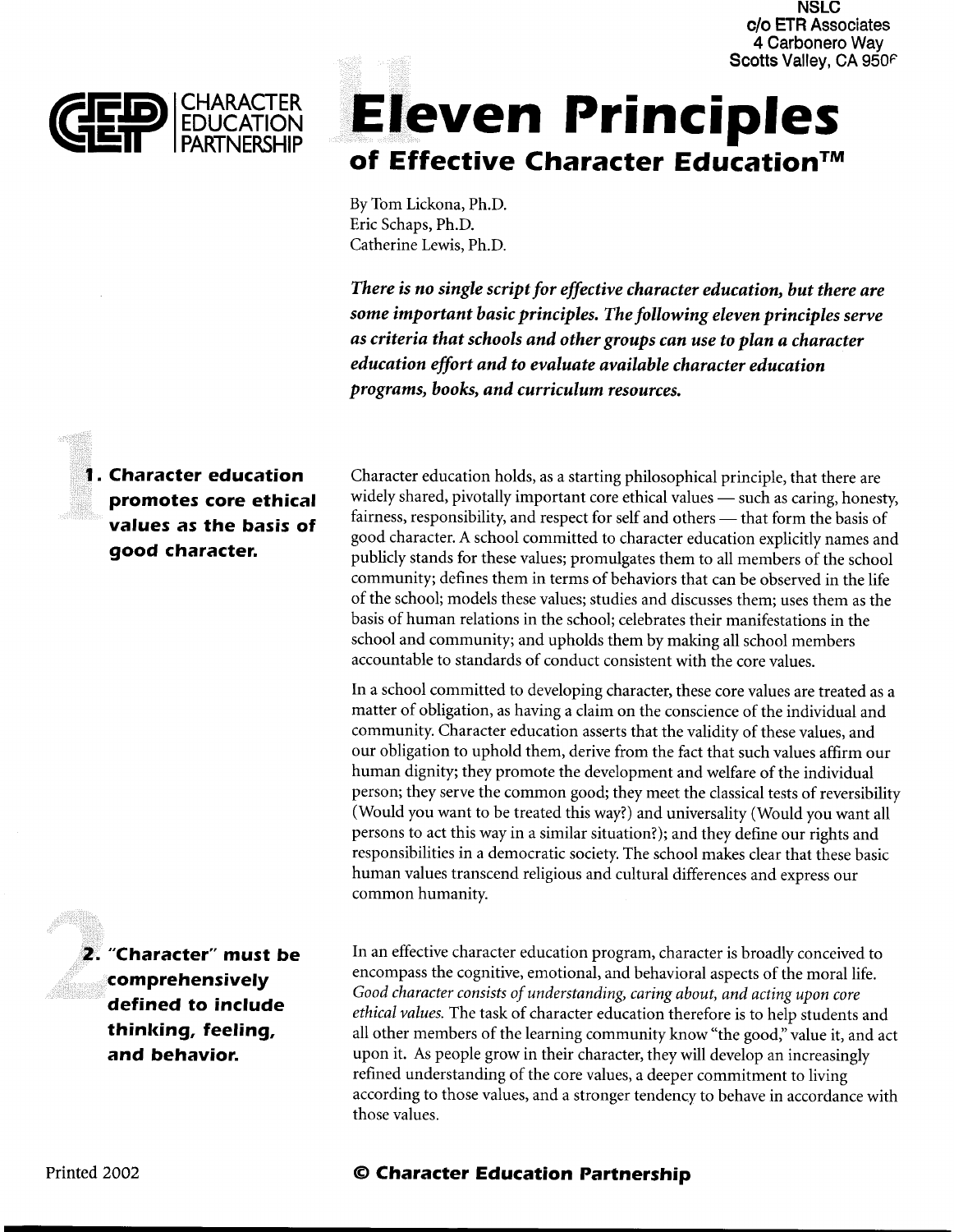**3. Effective character education requires an intentional, proactive, and comprehensive approach that promotes the core values in all phases of school life.** 

**4. The school must be a caring community.** 

**5. To develop character, students need opportunities for moral action.** 

**6,:, Effective character education includes a meaningful and challenging academic curriculum that respects all learners and helps them succeed.** 

Schools committed to character education look at themselves through a moral lens and see how virtually everything that goes on in school affects the values and character of students. An *intentional* and *proactive* approach plans deliberate ways to develop character, rather than simply waiting for opportunities to occur. A *comprehensive* approach uses all aspects of schooling - the teachers example, the discipline policy, the academic curriculum (including the drug, alcohol, and sex education curriculum), the instructional process, the assessment of learning, the management of the school environment, relationships with parents, sports and physical education programs and so on  $-$  as opportunities for character development. "Stand alone" character education programs can be useful first steps or helpful elements of an ongoing effort but must not be considered a substitute for a holistic approach that integrates character development into every aspect of school life.

The school itself must embody good character. It must progress toward becoming a microcosm of the civil, caring, and just society we seek to create as a nation. The school can do this by becoming a moral community that helps students form caring attachments to adults and to each other. These caring relationships will foster both the desire to learn and the desire to be a good person. All children and adolescents have a need to belong, and they are more likely to internalize the values and expectations of groups that meet this need. The daily life of classrooms, as well as all other parts of the school environment (e.g., the corridors, cafeteria, <sup>p</sup>layground, and school bus), must be imbued with core values such as concern and respect for others, responsibility, kindness, and fairness.

In the ethical as in the intellectual domain, students are constructive learners; they learn best by doing. To develop good character, they need many and varied opportunities to apply values such as responsibility and fairness in everyday interactions and discussions. By grappling with real-life challenges — how to divide the labor in a cooperative learning group, how to reach consensus in a class meeting, how to carry out a service learning project, how to reduce fights on the playground - students develop practical understanding of the requirements of fairness, cooperation, and respect. Through repeated moral experiences, students can also develop and practice the moral skills and behavioral habits that make up the action side of character.

Character education and academic learning must not be conceived as separate spheres; rather there must be a strong, mutually supportive relationship. In a caring classroom and school where students feel liked and respected by their teachers and fellow students, students are more likely to work hard and achieve. Reciprocally, when students are enabled to succeed at the work of school, they are more likely to feel valued and cared about as persons.

Because students come to school with diverse skills, interests and needs, a curriculum that helps all students succeed will be one whose content and pedagogy are sophisticated enough to engage all learners. That means moving beyond a skill-and-drill, paper-and-pencil curriculum to one that is inherently interesting and meaningful for students. A character education school makes effective use of active teaching and learning methods such as cooperative learning, problem-solving approaches, experience-based projects, and the like. One of the most authentic ways to respect children is to respect the way they learn.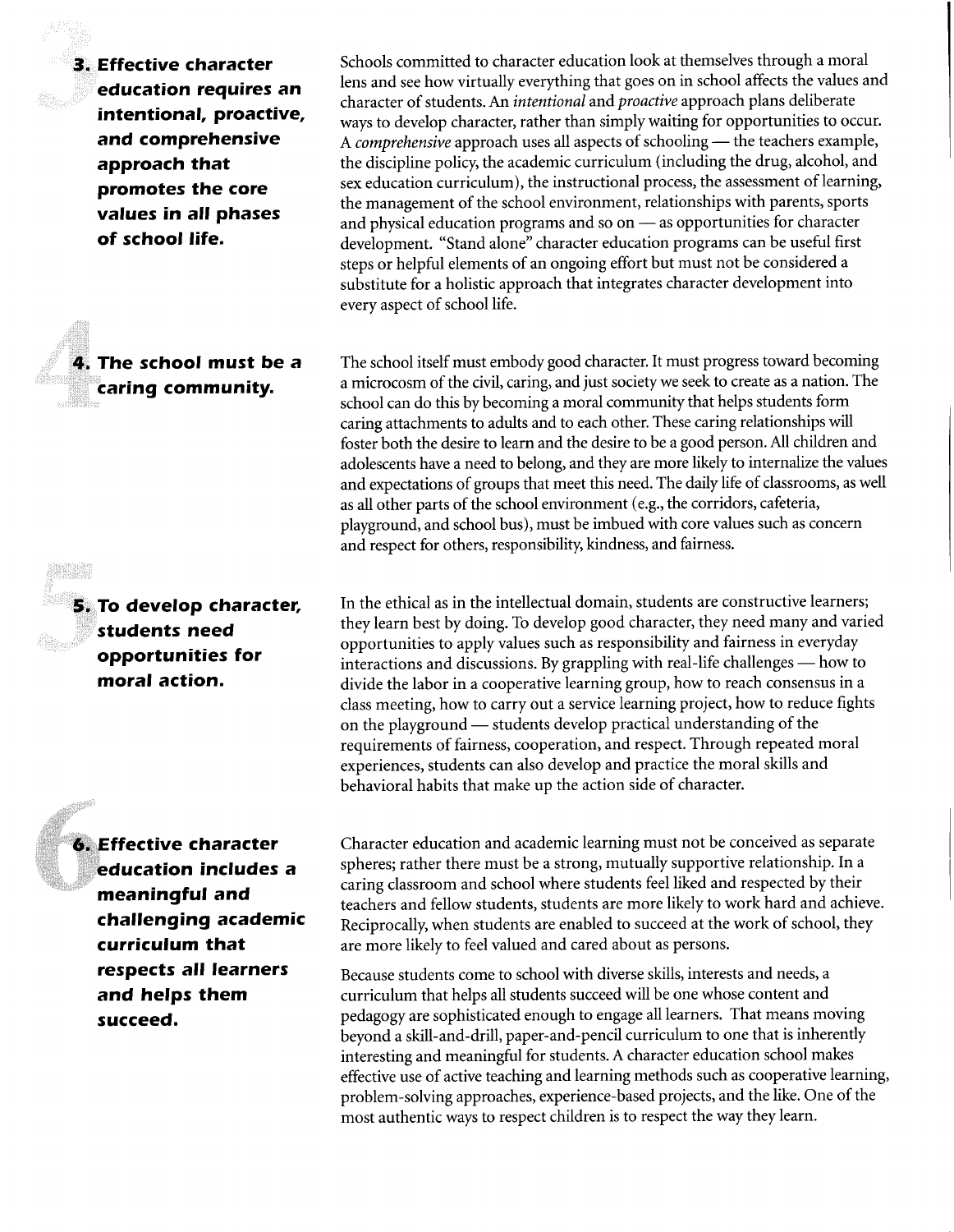**7. Character education should strive to develop students' intrinsic motivation.** 

**8.1he school staff must become a learning and moral community in which all share responsibility for character education and attempt to adhere to the same core values that guide the education of students.** 

**Character education requires moral leadership from both staff and students.** 

As students develop good character, they develop a stronger inner commitment to doing what their moral judgment tells them is right. Schools, especially in their approach to discipline, should strive to develop this intrinsic commitment to core values. They should minimize reliance on extrinsic rewards and punishments that distract students' attention from the real reasons to behave responsibly: the rights and needs of self and others. Responses to rule-breaking should give students opportunities for restitution and foster the students' understanding of the rules and willingness to abide by them in the future.

Similarly, within the academic curriculum, intrinsic motivation should be fostered in every way possible. This can be done by helping students experience the challenge and interest of subject matter, the desire to work collaboratively with other students, and the fulfillment of making a positive difference in another person's life or in their school or community.

Three things need attention here. First, all school staff - teachers, administrators, counselors, coaches, secretaries, cafeteria workers, playground aides, bus drivers - must be involved in learning about, discussing, and taking ownership of the character education effort. All of these adults must model the core values in their own behavior and take advantage of the other opportunities they have to influence the character of the students with whom they come into contact.

Second, the same values and norms that govern the life of students must govern the collective life of the adult members of the school community. If students are to be treated as constructive learners, so must adults. They must have extended staff development and many opportunities to observe and then try out ways of integrating character education practices into their work with students. If students are given opportunities to work collaboratively and participate in decision-making that improves classrooms and school, so must adults. If <sup>a</sup> school's staff members do not experience mutual respect, fairness, and cooperation in their adult relationships, they are less likely to be committed to teaching those values to students.

Third, the school must find and protect time for staff reflection on moral matters. School staff, through faculty meetings and smaller support groups, should be regularly asking: What positive, character-building experiences is the school already *providing* for its students? What negative moral experiences (e.g., peer cruelty, student cheating, adult disrespect of students, littering of the grounds) is the school currently *failing to address?* And what important moral experiences (e.g., cooperative learning, school and community service, opportunities to learn about and interact with people from different racial, ethnic, and socioeconomic backgrounds) is the school now omitting? What school practices are at odds with its professed core values and desire to develop a caring school community? *Reflection of this nature is an indispensable condition for developing the moral life of a school.* 

For character education to meet the criteria outlined thus far, there must be leaders (a principal, another administrator, a lead teacher) who champion the effort and, at least initially, a character education committee (or several such support groups, each focused on a particular aspect of the character effort) with responsibility for long-range planning and program implementation. Over time, the functions of this committee may be taken on by the school's regular governing bodies. Students should also be brought into roles of moral leadership through student government, peer conflict mediation programs, cross-age tutoring, and the like.